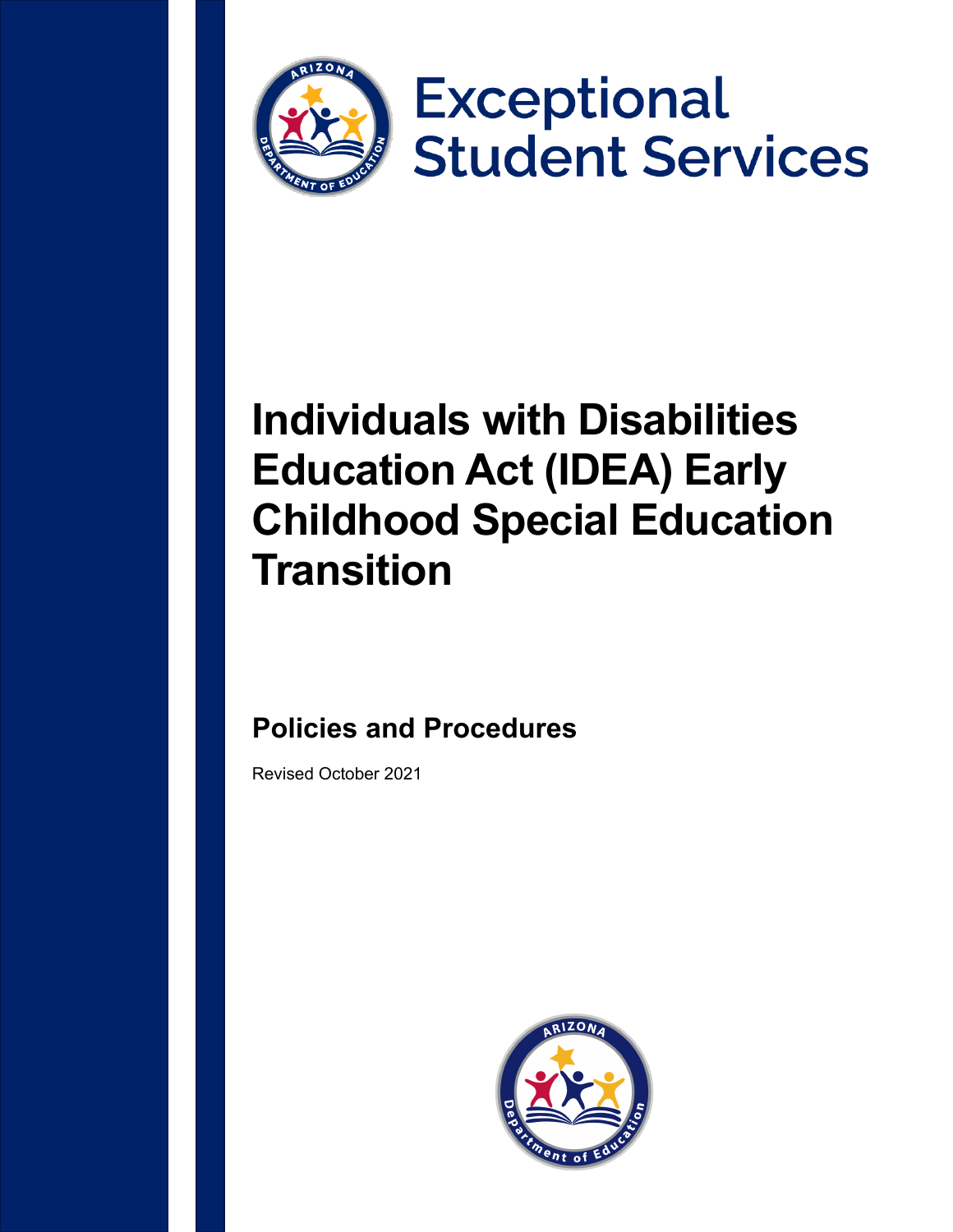### Contents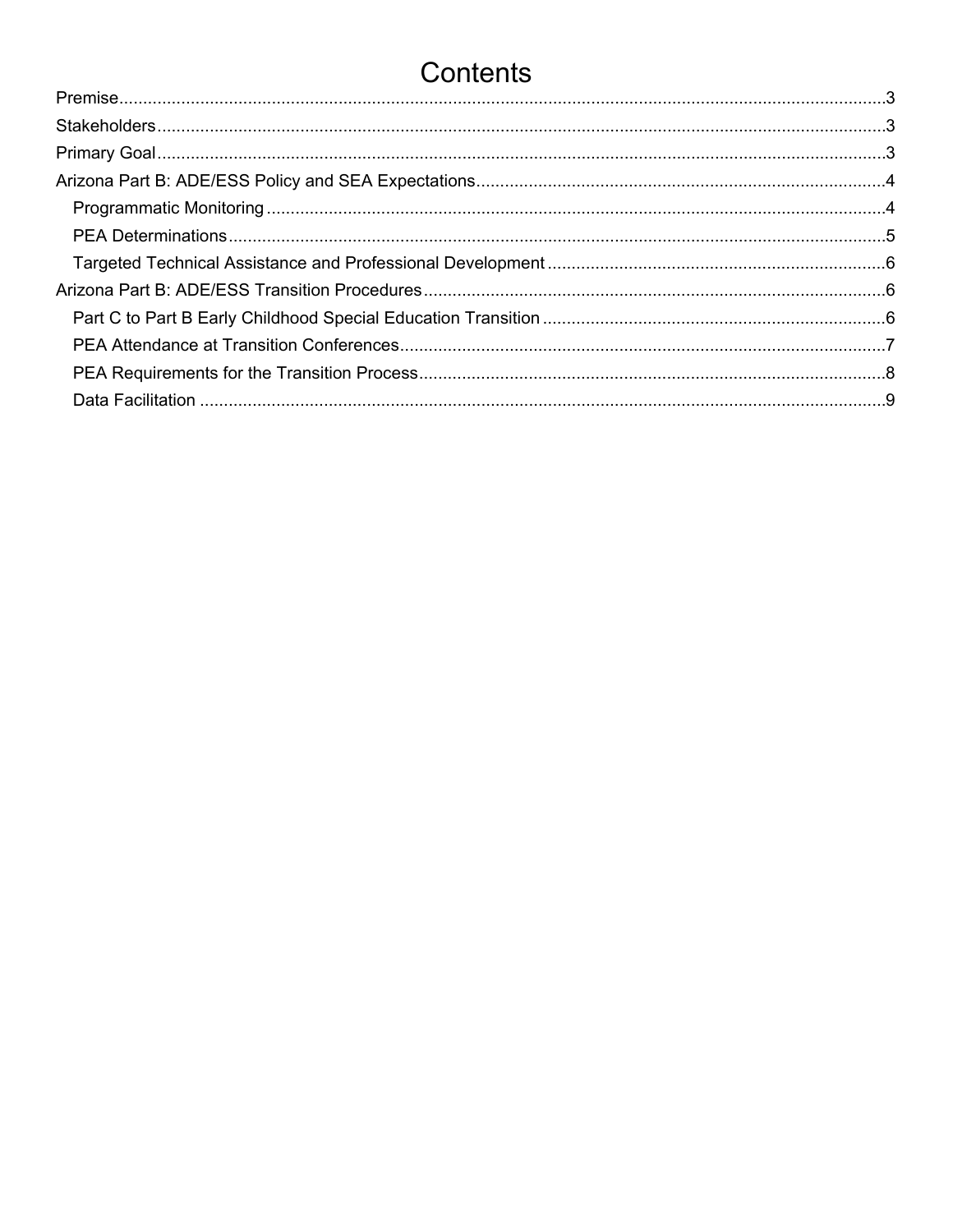#### <span id="page-2-0"></span>**Premise**

The Arizona Department of Education (ADE)/Exceptional Student Services (ESS) is responsible for providing general supervision by creating and implementing systems to monitor public education agencies (PEAs) for the transition of children with disabilities from Part C to Part B of the Individuals with Disabilities Education Act (IDEA). ADE/ESS is also responsible for providing training, technical assistance (TA), and other support to PEAs related to early childhood special education transition requirements. These obligations are authorized by IDEA Section 637(a)(9), Section 612(a)(9), Sections 612(a)(11) and 616(a), 34 C.F.R. § 300.124, § 300.149 and §300.600 through § 300.602, and 20 U.S.C. 1232d(b)(3)(A). Additional guidance is found in 34 C.F.R. §300.600(e), OSEP Memo 09-02 (2008).

#### <span id="page-2-1"></span>**Stakeholders**

#### *Arizona Part C: AzEIP*

The Arizona Department of Economic Security (ADES) Arizona Early Intervention Program (AzEIP), the lead agency for Arizona Part C, is responsible for the coordination of a system of early intervention programs and services to infants and toddlers with disabilities or developmental delays who are aged birth to three years, which includes coordination of a seamless transition process from Part C to Part B for eligible children.

#### *Arizona Part B: ADE/ESS*

ADE/ESS, the lead agency for Arizona Part B, is responsible for ensuring that PEAs have special education programs, policies, and procedures that comply with the IDEA and its implementing regulations and that eligible children and youths of ages 3 through 21 receive a free appropriate public education (FAPE), which includes ensuring a seamless transition process from Part C to Part B for eligible children.

The Exceptional Student Services division houses two units that coordinate the transition process for IDEA Part B, Program Support and Monitoring (PSM) and Early Childhood Special Education (ECSE). ESS/ECSE provides best-practice-focused technical assistance, case management, and professional development to PEAs related to the transition process of children with disabilities from Part C to Part B services. ESS Program Support and Monitoring (PSM) monitors compliance with transition of children with disabilities from Part C to Part B services as part of the cycle-based, programmatic monitoring framework for all PEAs. ESS/PSM also provides compliance-focused technical assistance, case management, and professional development to PEAs collaboratively with ESS/ECSE.

#### <span id="page-2-2"></span>**Primary Goal**

A.R.S. § 15-761(26)–PEA; 34 C.F.R. § 300.124, §300.149, and § 300.600, § 300.601, § 300.602; IDEA Sections 612 (a)(9), 612(a)(11), 637(a)(9); and 20 U.S.C. 1232d(b)(3)(A) and (E)

The primary goal of this Policies and Procedures document is to enhance outcomes for young children with disabilities who transition from IDEA Part C to Part B services by monitoring compliance with the requirements of IDEA through general supervisory authority and by providing training and technical assistance to PEAs statewide in order to enhance PEA capacity and systems. ADE/ESS will accomplish this goal through the procedures outlined, which will be fully implemented during fiscal year 2022 (school year 2021–2022), and by childhood designating clear lines of responsibility and proper implementation for all stakeholders involved in the early transition process. As part of an effective and full implementation of these procedures, ADE/ESS will work in partnership with ADES/AzEIP to ensure a smooth transition of eligible children from Part C to Part B services, including the reconciliation of data collected manually and shared between these two agencies.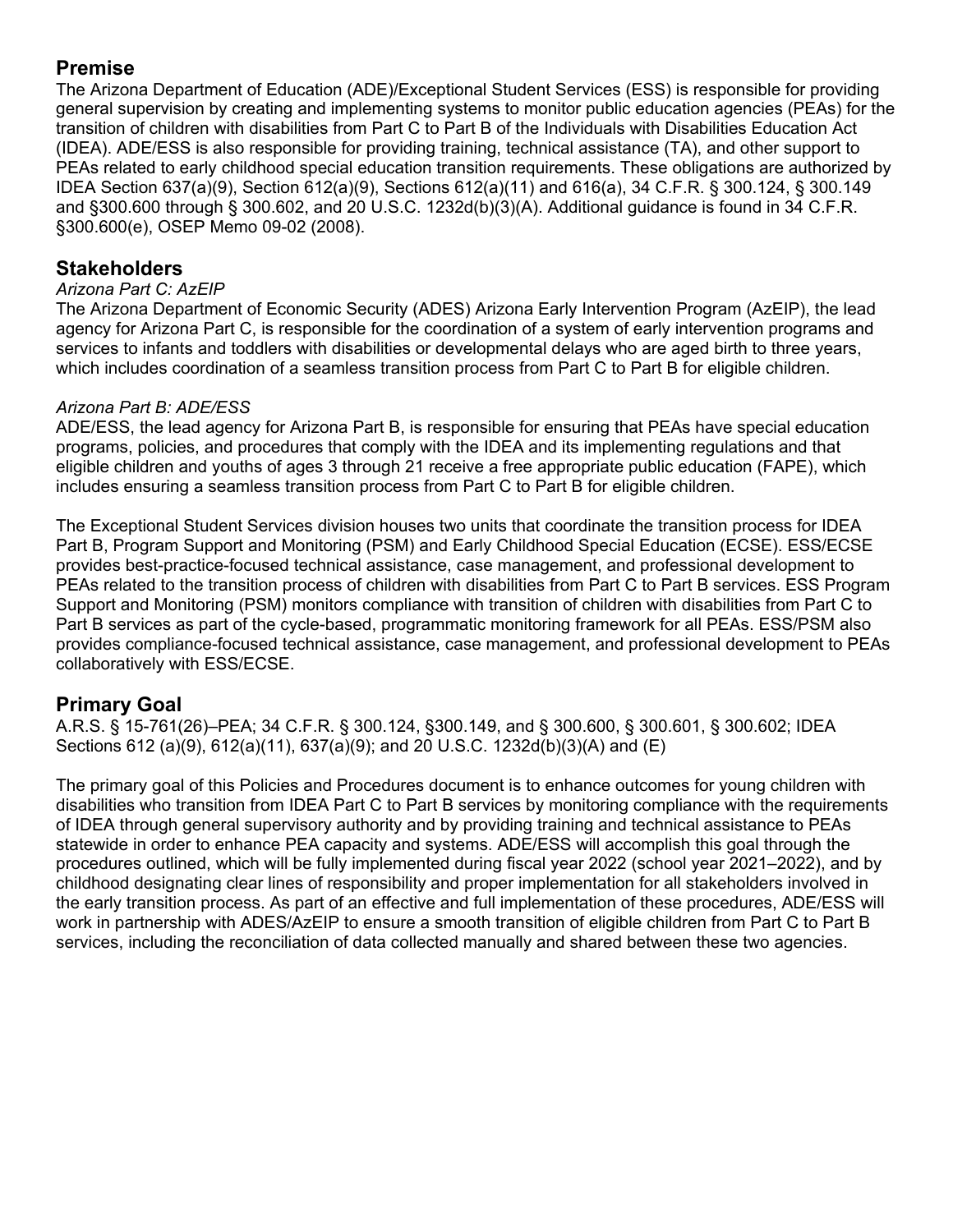#### <span id="page-3-0"></span>**Arizona Part B: ADE/ESS Policy and SEA Expectations**

ADE/ESS implements a comprehensive general supervision system per IDEA requirements that is designed to:

- 1. support practices that improve educational results and functional outcomes for children and youths with disabilities
- 2. use multiple methods to identify and correct noncompliance within required timeframes
- 3. use mechanisms to support improvement and enforce compliance

ADE/ESS has developed policy that outlines areas of general supervision that are directly relevant to early childhood special education transition: programmatic monitoring (Integrated Monitoring Activities and Improvement, Correction, Incentives, and Sanctions), PEA determinations (State Performance Plan and Data on Processes and Results), and Targeted Technical Assistance and Professional Development.

The stakeholders responsible for implementing these general supervision activities include ADE/ESS and ADES/AzEIP, whose agency staff work collaboratively to implement the regulations with PEA personnel.

#### <span id="page-3-1"></span>**Programmatic Monitoring**

A.R.S. § 15-761(26)–PEA; 34 C.F.R. § 300.124, § 300.149, § 300.600, § 300.601, § 300.602; OSEP Memo 09-02 (2008); IDEA Sections 612(a)(11), 616(a); and 20 U.S.C. 1232d(b)(3)(A) and (E)

#### *Framework*

PEAs are held accountable to the specific provisions of implementation related to smooth transition to preschool by a student's third birthday (Indicator 12) through the ESS programmatic monitoring framework. ESS uses a cyclical, risk-based system. Under this system, PEAs are monitored once every 6 years. Monitoring activities are differentiated based on the PEA's level of risk, as determined by a risk analysis (RA). The RA is aligned to the State Education Agency's (SEA) Annual Performance Report (APR) indicators. A PEA's monitoring year may be adjusted, and monitoring activities assigned, any time that data indicates broad issues across systems.

Within ADE/ESS, the Program Support and Monitoring (PSM) unit is responsible for implementing the programmatic monitoring system.

ESS provides, at a minimum, one annual technical assistance meeting outside of a monitoring year (cycle years 1, 2, 3, 5, and 6) for all PEAs. During these visits, data from the RA tool is reviewed to provide technical assistance on PEA systems. Additionally, technical assistance on updated compliance requirements is provided to PEAs. Data from technical assistance visits plays a role in determining the differentiated monitoring activities and guides movement into a monitoring cycle year where needed, as explained above.

#### *Process*

PEAs, regardless of risk level, will be required to provide student files associated with children who had received early intervention services for review to ensure that each student was transitioned by age 3. The student-level data used to generate a PEA's list of students will be taken from the data system where AzEIP has provided this information. The compliance data collected will be a self-review by the PEA if its RA score has designated its level of risk to be low or moderate. A sample of this compliance data will be validated and verified by ADE/ESS. If the PEA level of risk is designated as high, the compliance data will be collected through a review by ADE/ESS in its capacity as SEA.

To monitor PEA participation at transition conferences, ADE/ESS will conduct either an on-site or desk review audit of the attendance of the PEA at transition conferences, per the student data submitted by AzEIP. Note that as AZEIP-reported data is a dependency for this process, it will be phased into the programmatic monitoring system in SY 2022–2023. If the PEA is found not to be participating in these conferences, findings of noncompliance will be issued in accordance with Office of Special Education Programs (OSEP) requirements, and corrective action will be assigned as outlined below.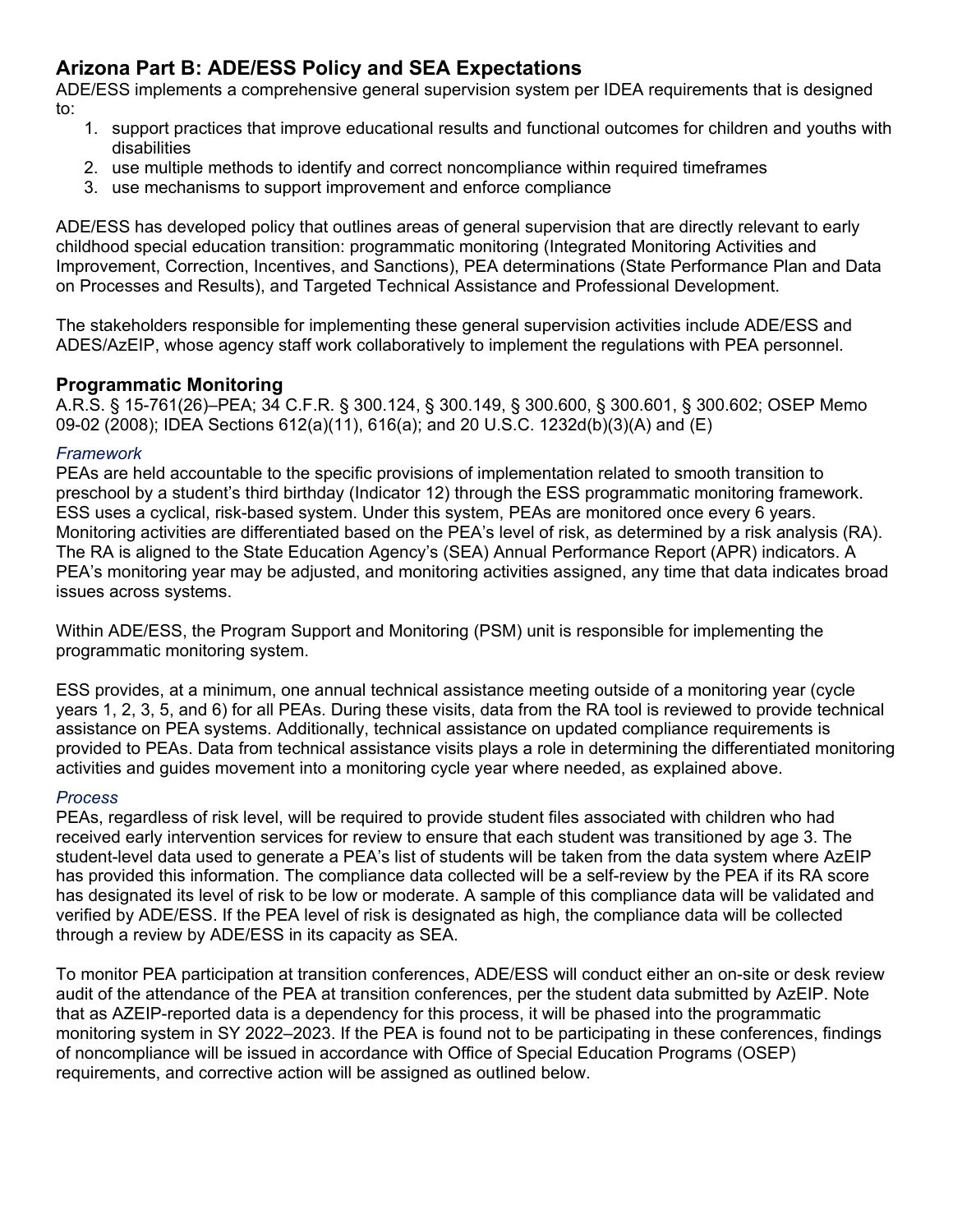After completion of the PEA monitoring activities or as a result of an audit, if there is noncompliance (self- or SEA-identified), a written notification of findings will be issued within 3 months of identification of findings, and corrective action will be required. Additionally, if a state complaint is filed that alleges a violation of IDEA Part B, the ESS Dispute Resolution unit will complete an investigation into the allegations within 60 calendar days of receipt of that complaint. If noncompliance is found as a result of the investigation, corrective action will be assigned. The corrective action process follows the requirements under [OSEP Memo 09-02](https://sites.ed.gov/idea/idea-files/osep-memo-09-02-reporting-on-correction-of-noncompliance/) (2008). Follow-up is required for the PEA at both the individual and systemic levels, evidenced through subsequent files and review of corrections for individual noncompliance identified. ADE/ESS staff from PSM and ECSE may collaborate during the corrective action process to provide the PEA with additional training or TA on systems, as outlined in the PEA's corrective action plan (CAP). Corrective action activities are required for all areas where the PEA data shows a systemic level of correction is needed, although individual instances of noncompliance still require evidence of correction. Corrective action will include an analysis and action plan, specific to preschool transition (Indicator 12), to assist in improving outcomes for students. All corrective action plans require correction of all noncompliance, individual and systemic, to be completed in one year or less. If timely correction is not completed by the PEA, ADE/ESS will take enforcement actions as needed.<sup>[1](#page-4-1)</sup>

Additionally, data collected from PEAs during the monitoring process is used for reporting in the State Performance Plan, Annual Performance Report (SPP/APR). Specifically, this data includes Indicators 11 (percent of children who were evaluated within 60 days of receiving parental consent for initial evaluation), 13 (percent of youths with IEPs aged 16 and above with an IEP that includes appropriate measurable postsecondary goals that are annually updated and based upon an age-appropriate transition assessment, transition services, including courses of study, that will reasonably enable the student to meet those postsecondary goals, and annual IEP goals related to the student's transition services needs), and 17 (State Systemic Improvement Plan). Data collected through monitoring activities and reported in the SPP/APR is made publicly available on the ADE/ESS [SPP/APR webpage](https://www.azed.gov/specialeducation/sppapr) along with other publicly reported data.

#### *Example:*

1: Indicator 12 file review: ADE/ESS will use data submitted from AzEIP to verify compliance of transition requirements through review of files. Additionally, ADE/ESS will review the PEA policies and procedures for child find requirements as they relate to children aged birth to 3. If there is noncompliance in either or both of these areas, a finding will be generated, and a CAP will be required. These findings are subject to correction by the PEA in accordance with OSEP Memo 09-02 (2008).

2: PEA participation in transition conference: ADE/ESS will use data submitted by AzEIP to verify PEA participation in transition conferences. Based on data submitted, if PEA participation is not evident, findings will be issued and corrective action required, in accordance with OSEP Memo 09-02 (2008).

#### <span id="page-4-0"></span>**PEA Determinations**

A.R.S. § 15-761(26)–PEA; 34 C.F.R. § 300.149, § 300.600, § 300.601, § 300.602, § 300.608, and IDEA Sections 612(a)(11), 616; and 20 U.S.C. 1232d(b)(3)(A) and (E)

#### *Overview*

As required by federal regulation, the Office of Special Education Programs (OSEP) makes an annual determination of Arizona's compliance with IDEA and, in turn, Arizona makes a similar determination about every one of its PEAs using data aligned to Arizona's Annual Performance Report (APR). As outlined in federal regulation, after its annual review of a PEA's status in implementing IDEA, ADE/ESS assigns one of the following four categories of determination:

- 1. meets the requirements and purposes of the IDEA
- 2. The assistance in implementing the requirements of the IDEA<br>3. The reads intervention in implementing the requirements of the IDEA
- needs intervention in implementing the requirements of the IDEA
- 4. needs substantial intervention in implementing the requirements of the IDEA

<span id="page-4-1"></span><sup>&</sup>lt;sup>1</sup> Additional information on programmatic monitoring procedures, processes, and enforcement (including withholding of payment) can be located in the [Arizona Monitoring Manual.](https://www.azed.gov/sites/default/files/2020/09/2020-2021%20Monitoring%20Manual%2010-20-2020.pdf)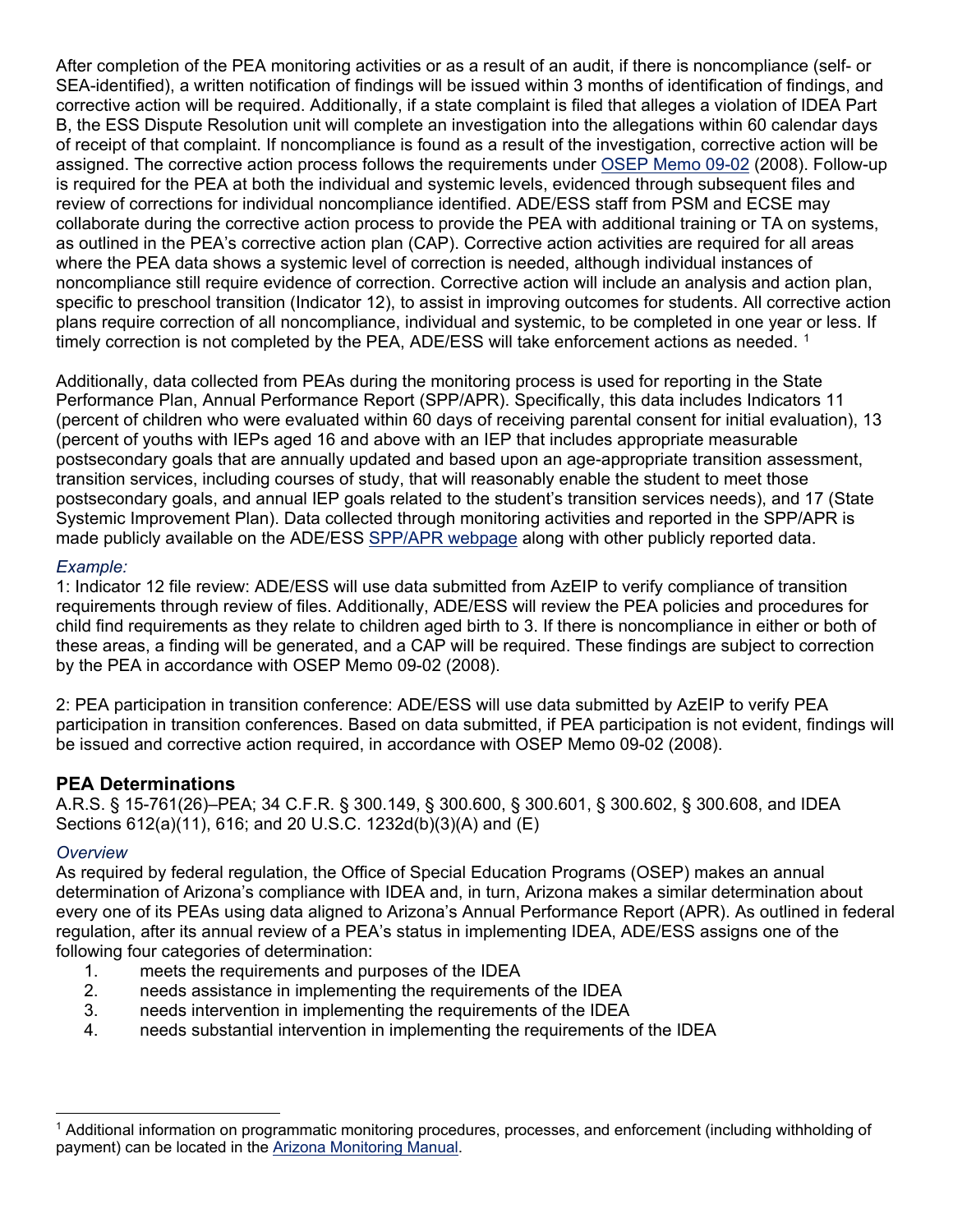#### *Early Childhood Transition Data*

ADE/ESS includes preschool transition by the third birthday as a component of its annual PEA Determination process and specifically:

- 1. extracts data from the programmatic monitoring database
- 2. applies it only to PEAs with preschool students<br>3. includes students transitioned from AzEIP by a
- includes students transitioned from AzEIP by age 2 years and 9 months (2.9) whose third birthday was between July 1 and June 30 of the reporting year
- 4. assigns a value of 0 to 5 points, based on raw percentages

In instances of noncompliance or systemic failure to transition students from Part C to Part B, ADE/ESS can classify the PEA as needing substantial intervention in implementing the requirements of the IDEA. This classification can lead to further actions, such as the withholding of federal funds or stipulations on how IDEA Part B federal funds may be used.

#### <span id="page-5-0"></span>**Targeted Technical Assistance and Professional Development**

A.R.S. § 15-761(26)–PEA; 34 C.F.R. § 300.101(b), § 300.124(b), § 300.149, 300.321(f), § 300.323(b) and § 300.600, § 300.600; IDEA Sections 612(a)(1(A) and (a)(9), 614(d)(1)D) and (d)(2)(B), 619, 637(a)(9); and 20 U.S.C. 1232d(b)(3)(A)

As part of ADE/ESS's system of general supervision, technical assistance (TA), and professional development (PD) are linked to early childhood transition data (Indicator 12), including related metrics such as PEA participation in transition conferences.

Within ADE/ESS, ECSE staff provide best-practice-focused technical assistance, case management, and professional development to PEAs related to the transition process of children with disabilities from Part C to Part B services. Additionally, ADE/ESS PSM staff also provide compliance-focused technical assistance, case management, and professional development to PEAs collaboratively with ECSE.

Technical assistance and capacity-building activities are implemented at a variety of levels and through multiple means, including the ADE/ESS website, resources and training materials, assignment of specialized staff to support PEAs from both the ECSE and PSM units, ADE/ESS participation in local and regional PEA staff meetings, and through direct training at statewide training opportunities and conferences (e.g., annual Early Childhood Special Education Summit, annual IDEA Conference, and monthly special education administrator webinars).

#### <span id="page-5-1"></span>**Arizona Part B: ADE/ESS Transition Procedures**

The transition of children from IDEA Part C to Part B requires that the various stakeholders and the PEAs work together to facilitate a seamless transition of services for eligible children. Responsibilities are outlined for each stakeholder, all of which must collaborate and cooperate so that transition activities occur smoothly and efficiently. The parents of young children also must be engaged and provided the opportunity to participate in the process. Responsibilities for each party are outlined below and examples provided.

#### <span id="page-5-2"></span>**Part C to Part B Early Childhood Special Education Transition**

A.R.S. § 15-761(26)–PEA; 34 C.F.R. § 300.101(b), § 300.124, § 300.149, § 300.321(f), § 300.323, § 300.321(f), and 303.209 and IDEA Sections 612(a)(a)(A) and (a)(9), 614(d)(2)B), 637(a)(9)

ADES/AzEIP is required to notify ADE/ESS of children transitioning to Arizona Part B services. Notification to ADE/ESS will include children's names, birthdates, date of eligibility, parent and service coordinator contact information, and PEA Notification date. AzEIP will complete this notification through data submission into ADE's systems, the specifics for which are outlined within a data-sharing agreement. AzEIP is required to initiate and coordinate the transition conference with the family and the PEA when the child is between 2 years and 6 months (2.6) and 2 years and 9 months (2.9) old.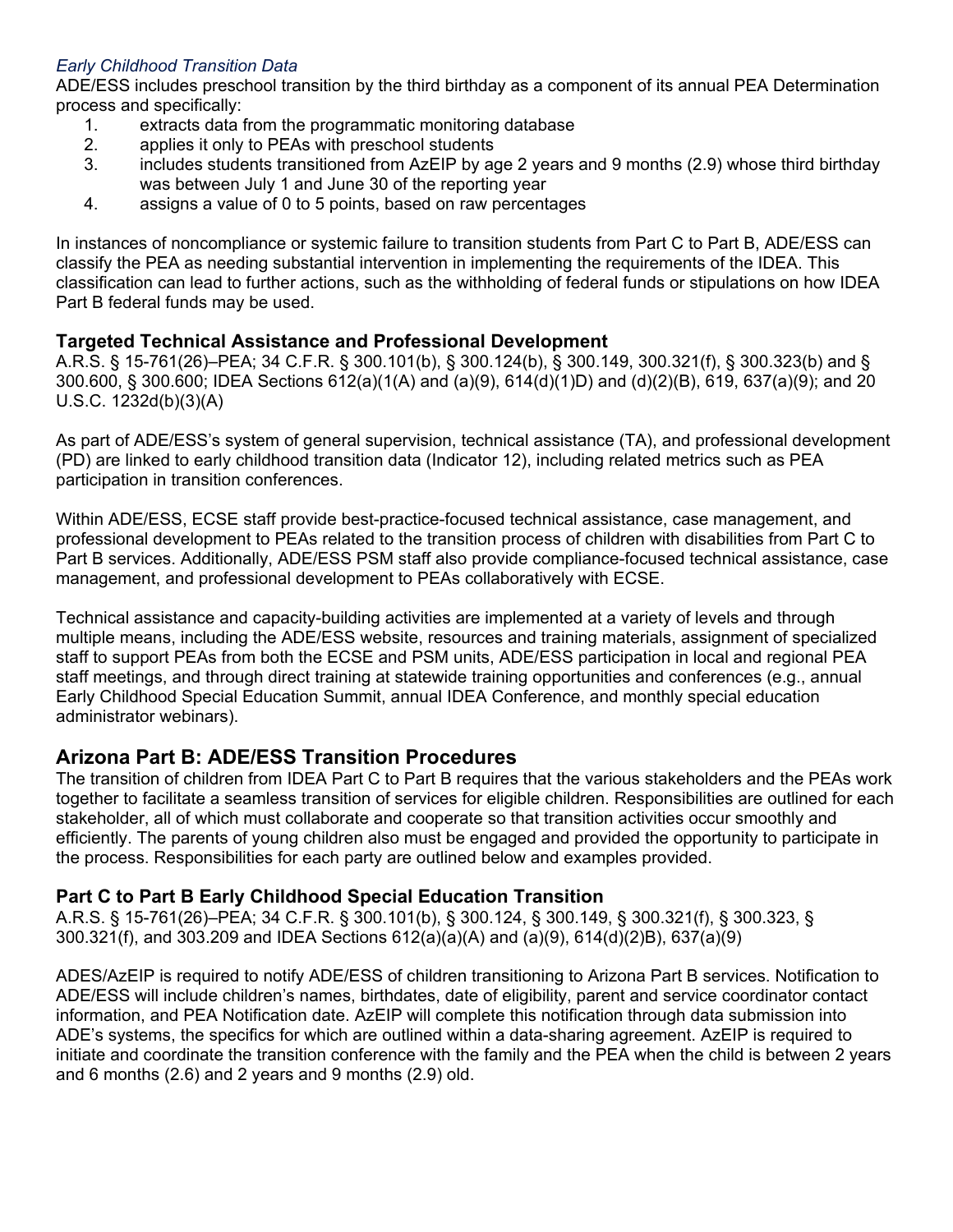The ADE/ESS will coordinate and communicate with ADES/AzEIP on the transition process based upon the data provided by AzEIP as outlined in the early childhood transition data-sharing agreement and as described above. PEA Notifications for children who are AzEIP-eligible before 2 years and 9 months (2.9) and who are received by the PEA and the SEA after the child turns 2 years and 9 months (2.9) old will result in issuance of an alert to AzEIP. AzEIP will address the delay with Service Coordinators. The SEA will also notify the PEA that Service Coordinator delay is not deductible and that an evaluation and IEP must be completed prior to the child turning three years old. Alerts for delays by the PEAs to engage in transition activities that could result in a late transition are issued by AzEIP to ADE/ESS. ADE/ESS contacts PEAs to facilitate coordination to ensure that children are evaluated and, if eligible, have an IEP in place by their third birthdays.

Within ADE/ESS, the ECSE unit will serve as the day-to-day liaison with ADES/AzEIP and will take on the primary focus of offering training and technical assistance to PEAs regarding the transition process. The ECSE unit will be supported by the PSM unit, which provides case management for each PEA. ADE/ESS will provide training to PEAs on the requirements related to transition, specifically about attendance at the transition conference, and will also provide front-end TA to districts of residence (DORs) for which there is a potential for a late transition, assisting with systems development to support PEAs in the effective transition of students from Part C services.

#### *Training and TA Examples:*

1: Training opportunities for PEAs regarding their roles and requirements for attendance at the Part C transition conference may occur at any or all of the following: the annual ESS/ECSE Summit, ESS Annual IDEA Conference, individual requests made by a PEA, asynchronous webinars, etc.

2: ADE/ESS personnel, when they identify that a transition may fail to occur by age 3, can proactively communicate to the PEA to ensure that they are taking steps to transition the student to preschool by age 3.

3: ADE/ESS personnel may also assist PEAs, based on the request of a PEA or other entity, in developing systems to ensure a smooth transition to preschool by age 3 when there are early warning signs of systemic issues that are not addressed through general supervision or that are addressed in a PEA corrective action plan (CAP).

4: Additional TA documents may be created by ESS PSM and ESS ECSE collaboratively to assist PEAs in developing compliant systems and in understanding their requirements.

#### <span id="page-6-0"></span>**PEA Attendance at Transition Conferences**

A.R.S. § 15-761(26)–PEA; 34 C.F.R. § 300.101(b), § 300.124, § 300.149, § 300.321(f); and IDEA Sections 612(a)(9), 614(d)(1(D)

PEAs are obligated to make a free appropriate public education (FAPE) available to each eligible child between the ages of 3 and 21 who resides within their boundaries, beginning no later than the child's third birthday. To accomplish this goal, children who have received services from AzEIP and who will be participating in preschool programs will experience a smooth and effective transition between programs.

PEAs are required to have staff in attendance at a child's transition conference to facilitate an efficient preschool transition. The transition conference is to be held at a time and place mutually agreed upon by all parties, which include parents, Arizona Part C providers, and PEA staff. PEA participation is defined as having a member of the PEA attend the transition conference, in person or through alternate means. The PEA role at the transition conference is to provide information to parents about the options for preschool programming available at the PEA, including the continuum of service options available for all students.

The PEA may choose, having provided requisite notice to parents, to utilize the transition conference as a review of existing data. Should the PEA choose to conduct a review of existing data, team composition in accordance with IDEA requirements would be required.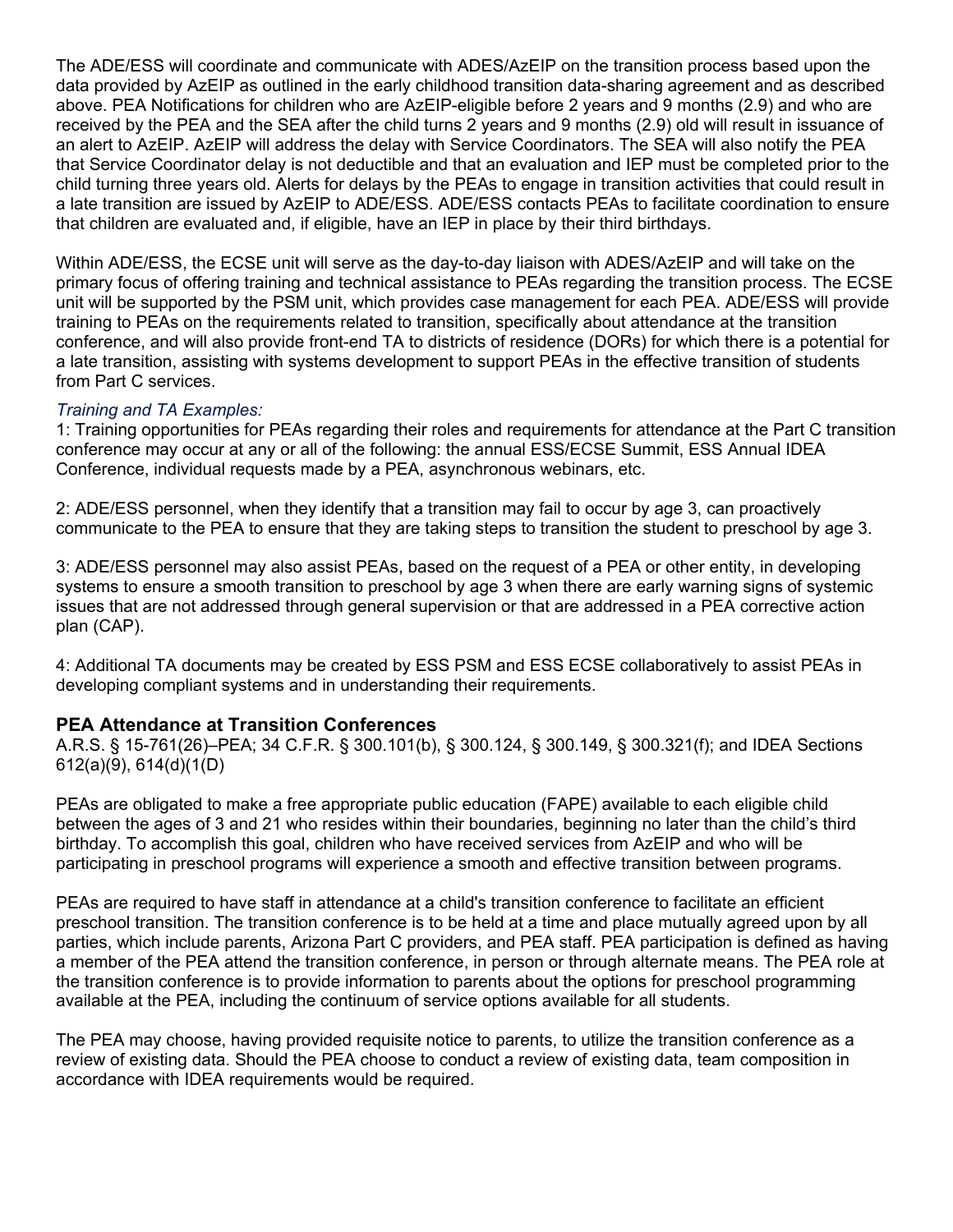#### <span id="page-7-0"></span>**PEA Requirements for the Transition Process**

A.R.S. § 15-761(26)–PEA; 34 C.F.R. § 300.101(b), § 300.124(b), § 300.149, § 300.300–300.306, and § 300.320–300.324 (including 300.321(f) and 300.323(b)); and IDEA Sections612(a)(1)(A) and (a)(9)

#### *Evaluation*

The PEA will conduct a full and individual initial evaluation of the child transitioning from Part C, in accordance with § 300.304–300.306, by the child's third birthday. This initial evaluation will be conducted by a team to include the same composition of an IEP team. The evaluation will begin with a review of existing data to include information from parents, information from classroom teachers or early learning providers, and any formal assessments already available. Based on this review of data, the team will determine if additional data is needed to determine eligibility for services. If additional data is needed, the PEA will obtain informed consent from the parent of the child prior to conducting the evaluation.

Assessments administered must be chosen so as not to be racially discriminatory and/or culturally biased. Assessments must be administered in the child's native language, or other mode of communication, to yield the most accurate information. Assessments must be used to obtain valid and reliable data, administered by trained professionals, and administered in accordance with the instructions provided by the test producer.

For a child found eligible for special education and/or related services, the PEA responsible for providing FAPE will obtain informed consent from the parent of the child prior to the initial provision of special education and related services to the child. A child must not be found eligible if the determinant factor is a lack of appropriate instruction in reading or math and/or from a limited English proficiency. The evaluation must be conducted using a variety of assessment tools and strategies to gather relevant functional, developmental, and academic information about the child. The evaluation must not use a single measure or assessment as the sole criterion and must use technically sound instruments to assess contributions from cognitive and behavioral factors. In determining eligibility, the PEA must draw upon information from a variety of sources, ensure information from all sources is carefully considered and documented, and determine whether special education and/or related services are necessary for the child to make progress in the general curriculum.

#### *Individualized Education Program (IEP)*

The PEA will develop and implement an individualized education program (IEP) in accordance with §§ 300.101 and 300.320–300.324 by the child's third birthday and within 30 days of the completed evaluation when the child is determined to be eligible for services. The IEP team will consist of, at minimum, the parent of the child, general education teacher of the child, the child's special education teacher or service provider, a PEA representative who is qualified to provide, or supervise the provision of, specially designed instruction to meet the unique needs of children with disabilities, who is knowledgeable about the general education curriculum, and who is knowledgeable about the availability of resources of the public agency, an individual who can interpret the instructional implications of evaluation results, and any individuals who have knowledge or special expertise regarding the child, at the discretion of the parent or the agency. Additionally, if a child was served by AzEIP and is transitioning to preschool, the PEA will send an invitation to the Part C Service Coordinator for the IEP meeting, if requested by the parent.

The IEP will include the following components: present levels of academic and functional achievement, annual measurable goals, description of how the child's progress will be reported, explanation of specially designed instruction to be provided, explanation of related services, explanation of supplementary aids and services, statement of program modifications or supports for school personnel, an explanation of the extent, if any, to which the child will not participate with nondisabled children, projected date for the beginning of services, modifications, and anticipated location, frequency, and duration of services. The IEP team also needs to consider the following potential factors, where applicable, when developing the IEP for the child: behavioral needs and interventions for children whose behavior may impede their learning, language needs for children with limited English proficiency, instruction in and/or the use of Braille for children who are blind or have a visual impairment, language and mode of communication for children with language needs and/or are deaf or hard of hearing, and need for assistive technology.